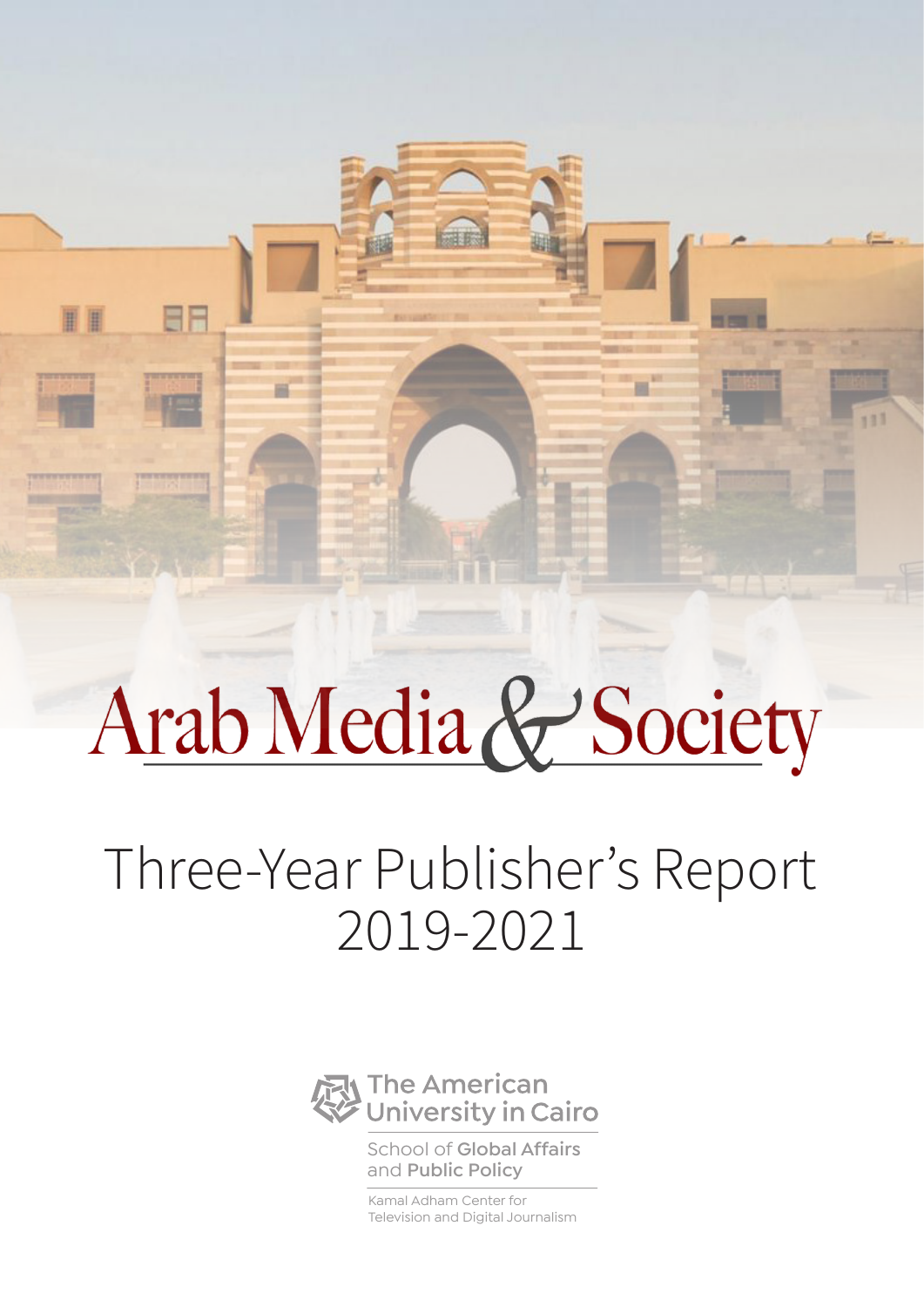## **Table of Contents**

|                                               | $\overline{2}$ |
|-----------------------------------------------|----------------|
|                                               | 3              |
|                                               | 4              |
|                                               | 4              |
| Manuscript Submission Details (2019-2021)     | 5              |
|                                               | 5              |
| Total Submissions by Country and Region       | 11             |
| Social Media and Communication Metrics        | 13             |
|                                               | 13             |
|                                               | 13             |
|                                               | 16             |
| Scopus CiteScore Ranking by Year and Category | 16             |
| Scimago Journal and Country Rank              | 18             |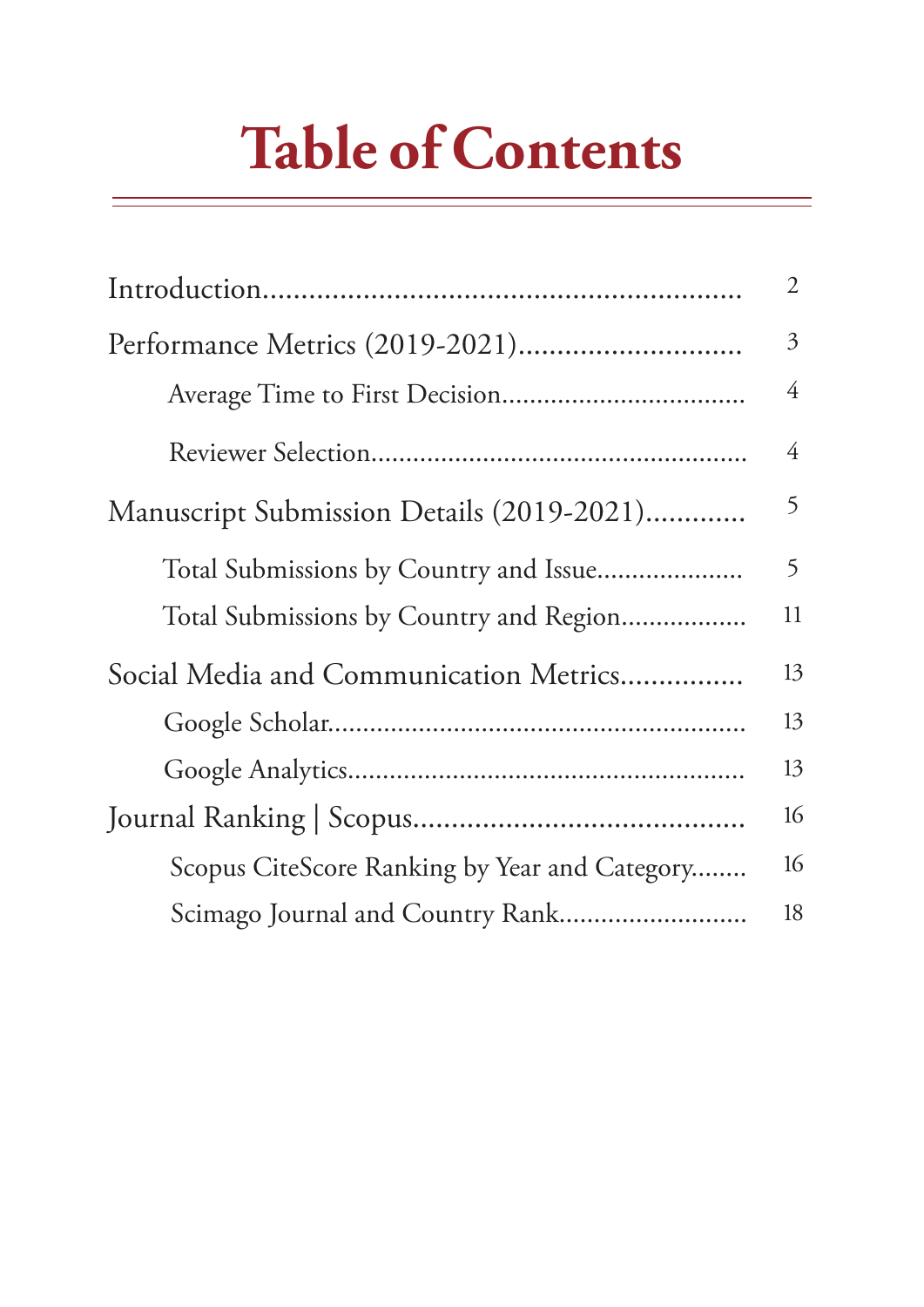## **Introduction**

s an open access thematic and bilingual journal with original scholarship in both English and Arabic, *Arab Media & Society* offers unique and specialized research for both regional and international audiences. Since 2016, the Editorial Team at *Arab Media & Society* has been working diligently to improve the international standing and visibility of the journal. These efforts have encompassed several elements including the introduction of Arabic scholarship, successful international indexing with Scopus (Elsevier), as well as local and regional indexing. Since our indexing in 2018, we have successfully increased our impact and citations and boosted our overall ranking. This effort is a collaborative one, led by our Editorial Team with the invaluable support of our esteemed Editorial Board and the dedication of the diverse array of international contributing scholars.

While we take great pride in the progress we have made thus far, we have ambitious targets over the next several years to position ourselves as a premier specialized journal within all three categorizations delineated by Scopus and Scimago, with a particular focus on improving our Communication ranking. This marks our first Publisher's Report, which we have compiled to both clearly lay out our strengths and weaknesses as a means to support our growth, and as a commitment to the transparency of the journal and our publisher, the Kamal Adham Center for Television and Digital Journalism, at the American University in Cairo. *Arab Media & Society* publishes biannually both online and in print.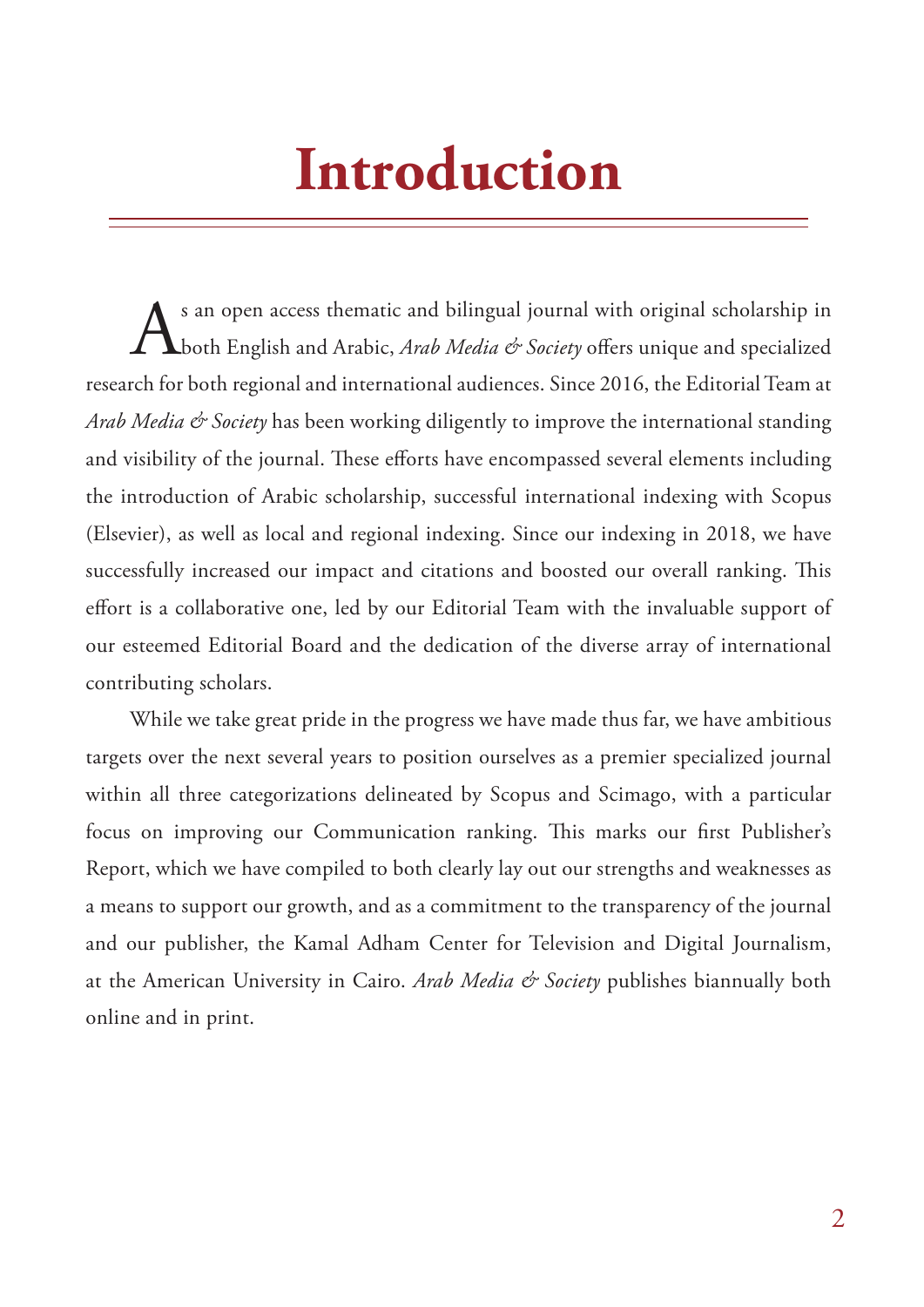## **Performance Metrics (2019-2021)**

*Arab Media & Society* received a total of 227 submissions in the last three years (2019-2021). Below is a comprehensive breakdown of these submissions, including publication, submission, and acceptance metrics. The following presents the total number of submissions per year:

2019: 79 2020: 81 2021(to date): 67

Table (1) presents the number of submissions for each issue from Issue 27, 2019 up to Issue 32, 2021, along with the numbers of articles accepted and the overall acceptance rates.

| <b>Issue</b>                                                  | Year(s) of<br>Submission | Total no. of<br><b>Submissions</b> | No. of<br>Accepted<br><b>Articles</b> | Acceptance<br>Rate $(\% )$ |
|---------------------------------------------------------------|--------------------------|------------------------------------|---------------------------------------|----------------------------|
| Media & Identity, Issue 27, Winter/Spring<br>2019             | 2018                     | 41                                 | 9                                     | 22%                        |
| Media & Science, Issue 28, Summer/Fall<br>2019                | 2018/2019                | 38                                 | 8                                     | 21%                        |
| Media & Public Affairs, Issue 29, Winter/<br>Spring 2020      | 2019                     | 26                                 |                                       | 27%                        |
| Media & Digital Transformation, Issue 30,<br>Summer/Fall 2020 | 2020                     | 55                                 | 9                                     | 16%                        |
| Media & Health, Issue 31, Winter/Spring<br>2021               | 2020/2021                | 34                                 | 8                                     | 24%                        |
| Media & Peace, Issue 32, Summer/Fall 2021                     | 2021                     | 33                                 | <b>TBD</b>                            | <b>TBD</b>                 |

*Table (1), Figure (1) Submissions and Acceptance* 

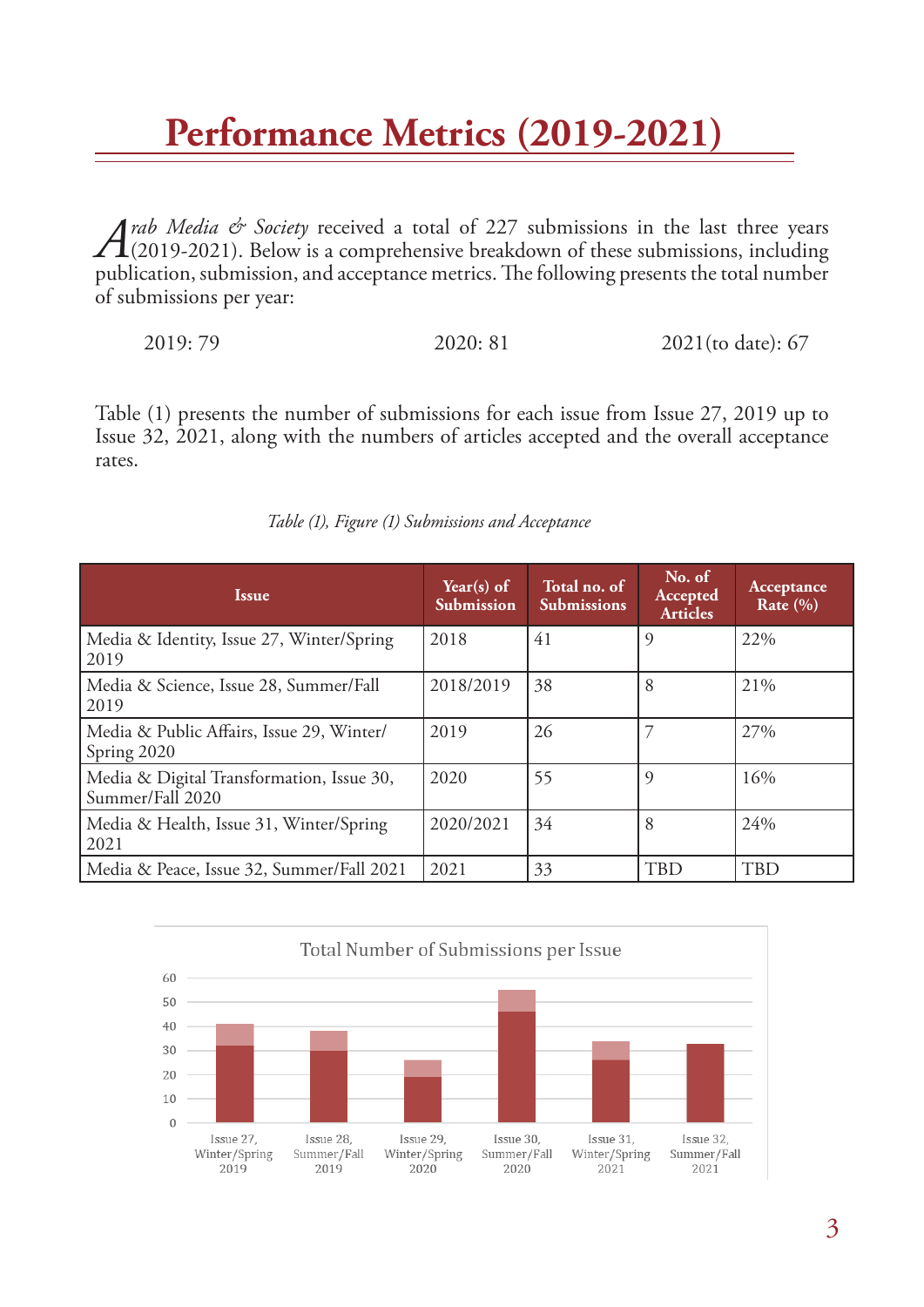## Average Time to First Decision in 2019, 2020, 2021

*Arab Media & Society* sends out thematic Calls for Papers twice a year. The following is the average time taken in each step of the publication process:

 Average time for submissions following release of Call for Papers: **4 months** Average first decision from time of deadline: **40-50 days** Average time given to peer-reviewers: **1 month**

Average time from deadline to final decision: **2.5 months**

## Reviewer Selection

*Arab Media & Society's* Editorial Board members are responsible for a significant portion of reviews that are carried out annually. Manuscripts are sent to reviewers based on the correspondence of the topic to the reviewers' research interests and fields. We also have a database of many international reviewers that we consult based on their specialization. Given the cross-sectional nature of much of our publications, our reviewers are not limited to media and communication experts. We often consult anthropologists, sociologists, and public policy scholars, among others, to complement the insights of our media experts and ensure the most exhaustive reviews of submitted articles.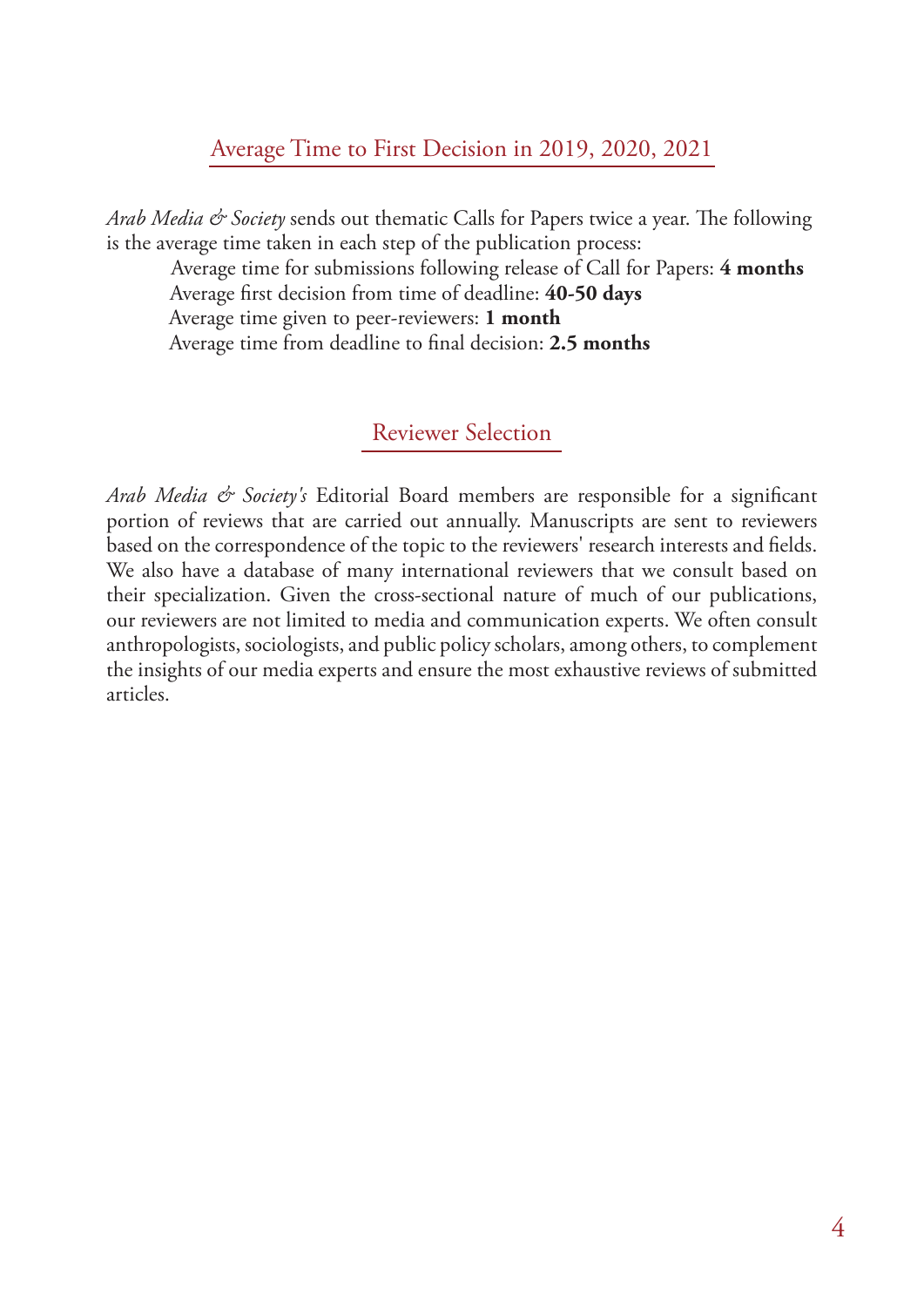## **Total Submissions by Country and Issue**

The following tables present a detailed breakdown of each issue, this includes all manuscript submissions divided by country, university affiliation, and the numbers of acceptances by country.

## **Issue 27, Media & Identity (Winter/Spring 2019):**

Submissions for our issue on Media & Identity spanned a variety of geographic locations and topics, with the largest proportion of articles originating in Egypt and the UAE. That being said, we had submissions from across the region, and several from the US and Europe. The topics addressed in the published issue were quite diverse, including cultural, religious, and national identity across different contexts, as well as the impact of ICT on identity formation.

| Country    | Number of<br><b>Submissions</b> | <b>University Affiliations</b>                                                                                                                                                                                                                                                       | Percentage<br>of Total | <b>Accepted Articles</b><br>by Country |
|------------|---------------------------------|--------------------------------------------------------------------------------------------------------------------------------------------------------------------------------------------------------------------------------------------------------------------------------------|------------------------|----------------------------------------|
| Egypt      | 17                              | October University for Modern Sciences and<br>Arts; Helwan University; British University in<br>Cairo; Cairo University; American University<br>in Cairo; Tanta University; Canadian Interna-<br>tional College; Ahram Canadian University;<br>Al-Azhar University; Banha University | 43%                    | 3 total; 2 Arabic;<br>1 English        |
| <b>UAE</b> | 8                               | University of Sharjah; American University<br>in the Emirates; Ajman University; Zayed<br>University; American University of Sharjah                                                                                                                                                 | 20%                    | 4 total; 2 English;<br>2 Arabic        |
| Palestine  | $\overline{2}$                  | Al-Quds Open University                                                                                                                                                                                                                                                              | 5%                     |                                        |
| Jordan     | $\overline{2}$                  | Middle East University; Jadara University                                                                                                                                                                                                                                            | 5%                     |                                        |
| <b>USA</b> | $\overline{2}$                  | Georgia State University; The University of<br>Texas at Austin                                                                                                                                                                                                                       | 5%                     |                                        |
| Algeria    | 1                               | Emir Abdelkader University; Université d'El<br>Oued                                                                                                                                                                                                                                  | 3%                     |                                        |
| Iraq       | $\mathbf{1}$                    | Middle Technical University                                                                                                                                                                                                                                                          | 3%                     |                                        |
| Germany    | $\mathbf{1}$                    | Freie Universität Berlin                                                                                                                                                                                                                                                             | 3%                     |                                        |
| Denmark    | 1                               | University of Copenhagen                                                                                                                                                                                                                                                             | 3%                     | 1 English                              |
| Qatar      | $\mathbf{1}$                    | Doha Institute for Graduate Studies                                                                                                                                                                                                                                                  | 3%                     | 1 English                              |
| Spain      | $\mathbf{1}$                    | University of Rovira                                                                                                                                                                                                                                                                 | 3%                     |                                        |
| Sudan      | $\mathbf{1}$                    | West Kordofan University                                                                                                                                                                                                                                                             | 3%                     |                                        |
| Turkey     | $\mathbf{1}$                    | Istanbul University                                                                                                                                                                                                                                                                  | 3%                     |                                        |
| <b>UK</b>  | $\mathbf{1}$                    | University of Birmingham                                                                                                                                                                                                                                                             | 3%                     |                                        |

*Table (2) Issue 27 on Media & Identity (Winter/Spring 2019)*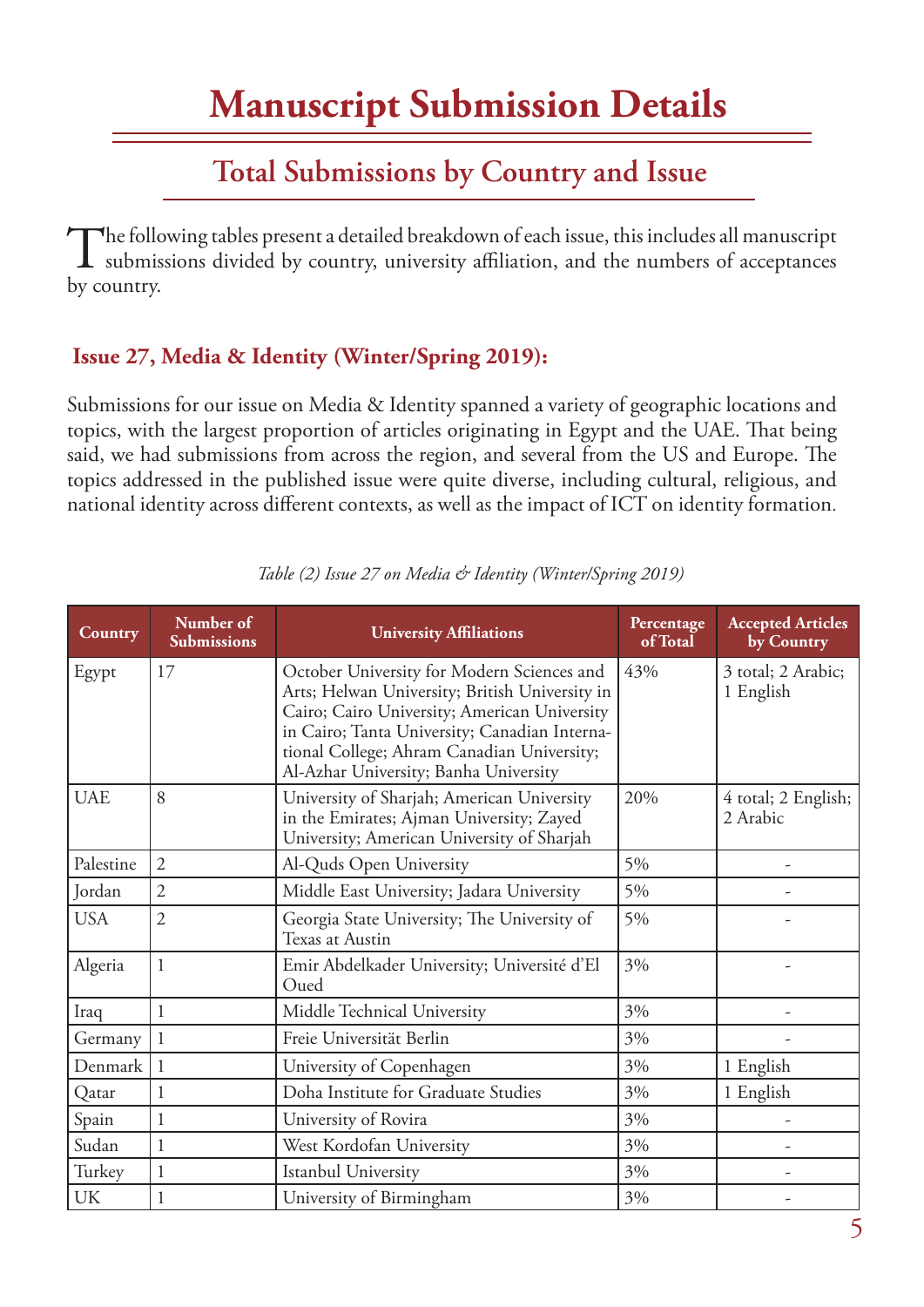## **Issue 28, Media & Science (Summer/Fall) 2019):**

Issue 28 was dominated by submissions from Egypt. Indeed, the regional literature relating to this theme is extremely sparse, and this issue, which included papers from the Kamal Adham Center's Arab Science Journalism Forum (March 8 and 9, 2020), is part of our publisher's larger effort to bolster research in science journalism and communication in the region. While we did receive submissions from other countries in the region and internationally, such as the UAE, Jordan, and Australia, ultimately the strongest research papers were submitted from Egypt.

| Country      | Number of<br><b>Submissions</b> | <b>University Affiliations</b>                                                                                                                                                                                                                                                                                                                                                                                                           | Percentage<br>of Total | <b>Accepted</b><br><b>Articles by</b><br>Country |
|--------------|---------------------------------|------------------------------------------------------------------------------------------------------------------------------------------------------------------------------------------------------------------------------------------------------------------------------------------------------------------------------------------------------------------------------------------------------------------------------------------|------------------------|--------------------------------------------------|
| Egypt        | 19                              | Misr International University; October<br>University for Modern Sciences and Arts;<br>Elmoustkbal organization for media,<br>policy and strategic studies; American<br>University in Cairo; University of Assiut;<br>Canadian University in Cairo; Al-Azhar<br>University; Social Service Institute; Cairo<br>University; Ain Shams University; Menou-<br>fia University; Arab Academy for Science,<br>Technology and Maritime Transport | 56%                    | 8 total, 3 Arabic.<br>5 English                  |
| <b>UAE</b>   | $\overline{3}$                  | American University in the Emirates; New<br>York University Abu Dhabi; United Arab<br><b>Emirates University</b>                                                                                                                                                                                                                                                                                                                         | 9%                     |                                                  |
| Jordan       | $\overline{2}$                  | Jordan Media Institute;                                                                                                                                                                                                                                                                                                                                                                                                                  | 6%                     |                                                  |
| Algeria      | $\mathbf{1}$                    | The Université of 20 août 1955 of Skikda;                                                                                                                                                                                                                                                                                                                                                                                                | 3%                     |                                                  |
| Australia    | $\mathbf{1}$                    | The Australian Federal Government                                                                                                                                                                                                                                                                                                                                                                                                        | 3%                     | ۰                                                |
| Azerbaijan   | $\mathbf{1}$                    | Azerbaijan National Academy of Sciences                                                                                                                                                                                                                                                                                                                                                                                                  | 3%                     | -                                                |
| Bahrain      | $\mathbf{1}$                    | <b>Gulf University</b>                                                                                                                                                                                                                                                                                                                                                                                                                   | 3%                     |                                                  |
| Lebanon      | $\mathbf{1}$                    | American University of Beirut                                                                                                                                                                                                                                                                                                                                                                                                            | 3%                     | ÷                                                |
| Jordan       | $\mathbf{1}$                    | N/A                                                                                                                                                                                                                                                                                                                                                                                                                                      | 3%                     | $\overline{\phantom{0}}$                         |
| Nigeria      | $\mathbf{1}$                    | <b>Wellspring University</b>                                                                                                                                                                                                                                                                                                                                                                                                             | 3%                     |                                                  |
| Palestine    | $\mathbf{1}$                    | Palestine Technical University - Kadoorie                                                                                                                                                                                                                                                                                                                                                                                                | 3%                     | $\overline{\phantom{0}}$                         |
| Saudi Arabia | $\mathbf{1}$                    | King Saud University                                                                                                                                                                                                                                                                                                                                                                                                                     | 3%                     |                                                  |
| Turkey       | $\,1$                           | Akdeniz University                                                                                                                                                                                                                                                                                                                                                                                                                       | 3%                     |                                                  |
| <b>USA</b>   | $\mathbf{1}$                    | New York University                                                                                                                                                                                                                                                                                                                                                                                                                      | 3%                     |                                                  |
| Yemen        | $\mathbf{1}$                    | Dhamar University                                                                                                                                                                                                                                                                                                                                                                                                                        | 3%                     |                                                  |

#### *Table (3) Issue 28 on Media & Science (Summer/Fall 2019)*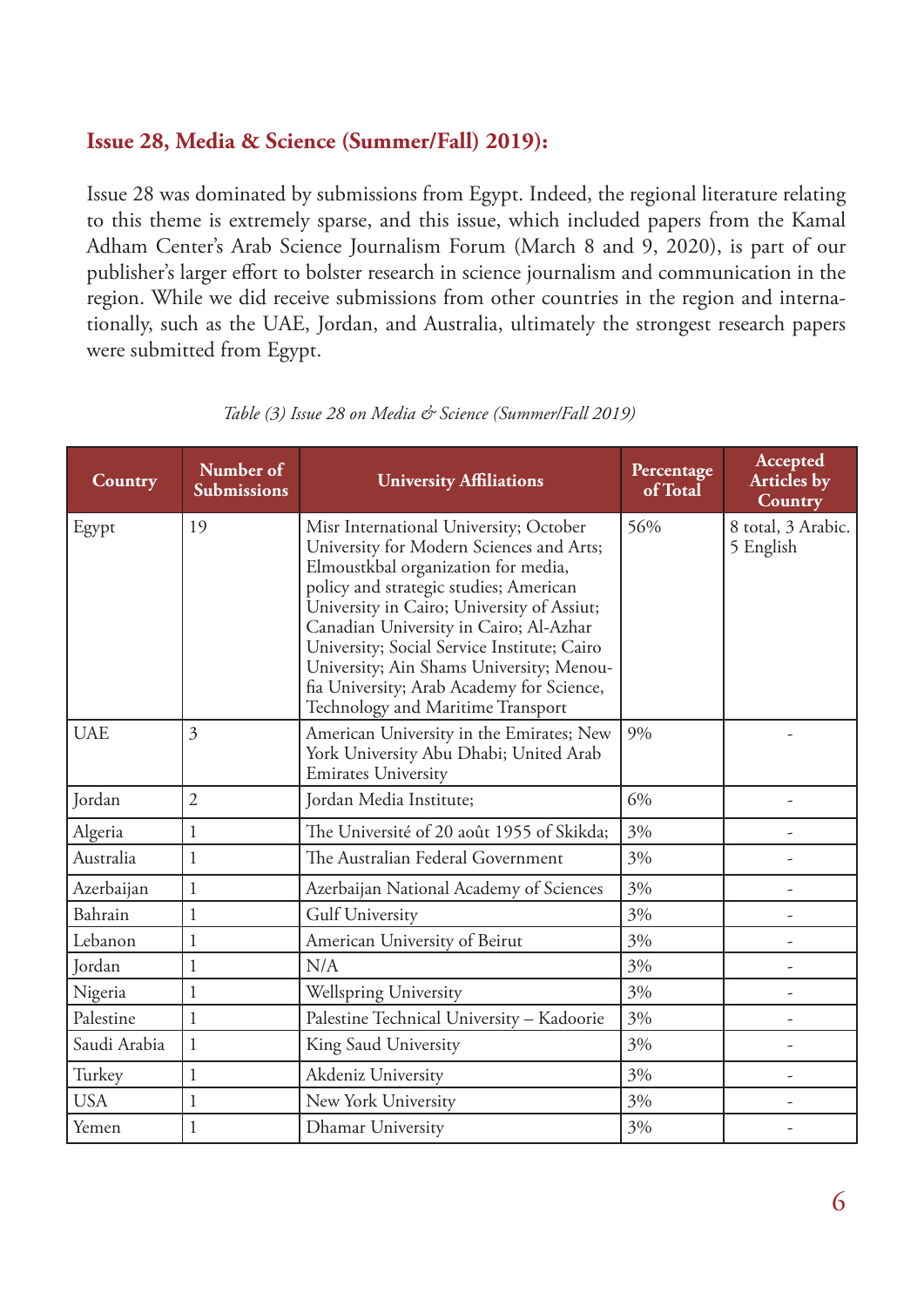## **Issue 29, Media & Public Affairs (Winter/Spring):**

While the Media & Public Affairs issue had the fewest submissions of the last three years, we received contributions from a number of underrepresented countries, including Yemen, Morocco, India, and South Africa. For this issue, there were nearly as many submissions from the UAE (6) as there were from Egypt (8). The final issue included articles on public diplomacy, the normalization agreement between Israel and Arab states, and misinformation and current events, among others.

| Country         | Number of<br><b>Submissions</b> | <b>University Affiliations</b>                                                                                                                                                                                           | Percentage of<br>Total | Accepted<br><b>Articles</b> by<br><b>Country</b> |
|-----------------|---------------------------------|--------------------------------------------------------------------------------------------------------------------------------------------------------------------------------------------------------------------------|------------------------|--------------------------------------------------|
| Egypt           | 8                               | Cairo University; United Arab Emirates<br>University; Helwan University; Arab Acad-<br>emy for Science, Technology and Maritime<br>Transport; Ain Shams University; American<br>University in Cairo; Al-Azhar University | 31%                    | 2 total; 1 En-<br>glish; 1 Arabic                |
| <b>UAE</b>      | 6                               | Ajman University; American University in<br>the Emirates; University in Al Ain; Univer-<br>sity of Sharjah                                                                                                               | 23%                    | 2 total; 1 Ara-<br>bic 1 English                 |
| Saudi<br>Arabia | $\overline{2}$                  | Umm Al Qura University; King Faisal<br>University                                                                                                                                                                        | 8%                     | 1 Arabic                                         |
| Yemen           | $\overline{2}$                  | Sana'a University                                                                                                                                                                                                        | 8%                     | 1 Arabic                                         |
| Algeria         | $\overline{2}$                  | University Mohamed Boudiaf - M'sila; Au-<br>ditorium/Bechar University                                                                                                                                                   | 8%                     |                                                  |
| Canada          | $\mathbf{1}$                    | Simon Fraser University                                                                                                                                                                                                  | 4%                     | 1 English                                        |
| India           | $\mathbf{1}$                    | Sri Satya Sai University of Technology &<br>Medical Sciences, Sehore                                                                                                                                                     | 4%                     |                                                  |
| Jordan          | $\mathbf{1}$                    | Yarmouk University                                                                                                                                                                                                       | 4%                     |                                                  |
| Lebanon         | $\mathbf{1}$                    | Notre Dame University - Louaize                                                                                                                                                                                          | 4%                     |                                                  |
| Morocco         | $\mathbf{1}$                    | Moulay Ismail University                                                                                                                                                                                                 | 4%                     |                                                  |
| South<br>Africa | $\mathbf{1}$                    | University of South Africa                                                                                                                                                                                               | 4%                     |                                                  |
| <b>USA</b>      | $\mathbf{1}$                    | University of Connecticut                                                                                                                                                                                                | 4%                     |                                                  |

*Table (4) Issue 28 on Media & Public Affairs (Winter/Spring 2019)*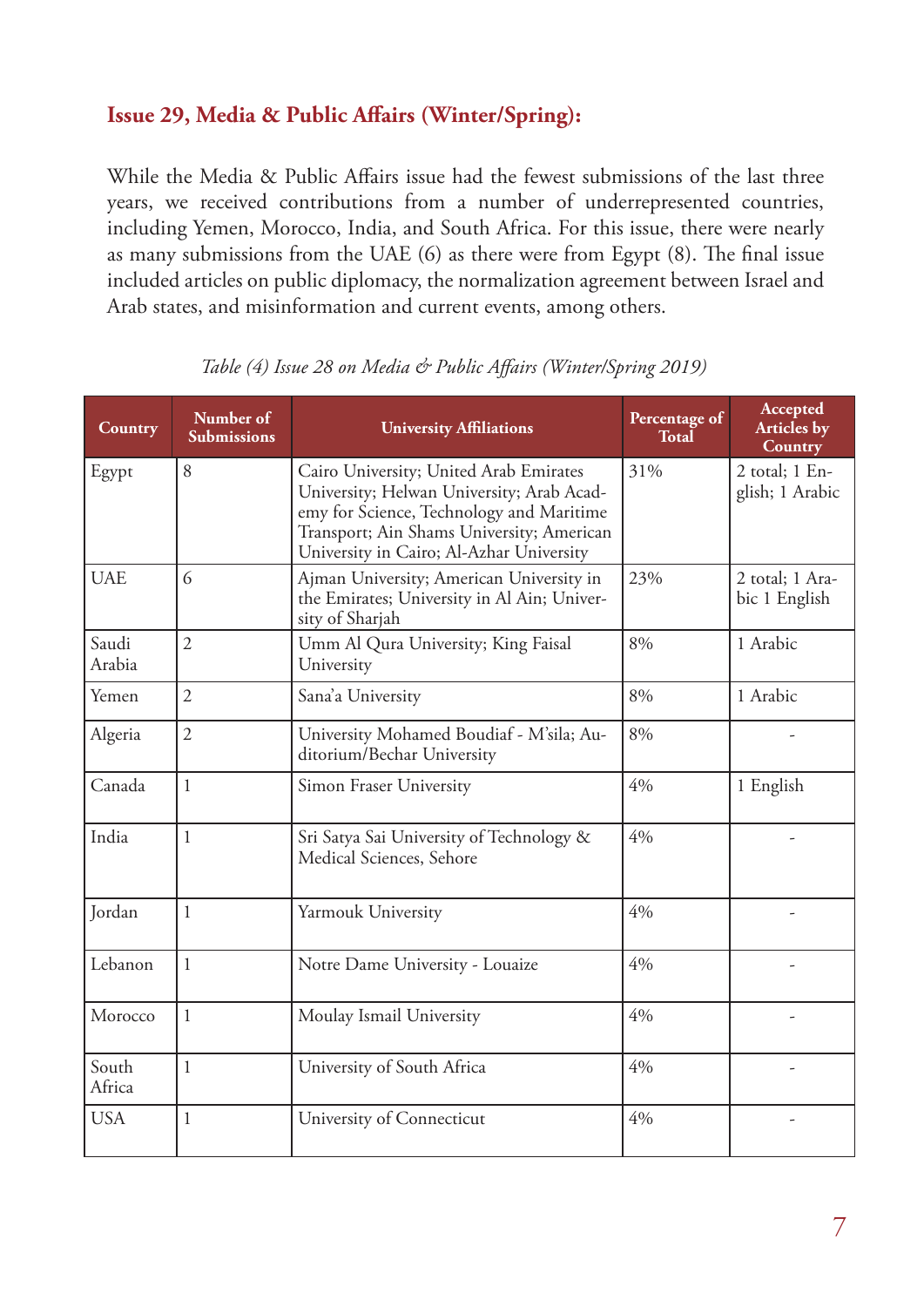## **Issue 30, Media & Digital Transformation (Summer/Fall):**

The Media & Digital Transformation issue received the largest number of submissions in the last three years. A considerable number of these submissions were from Algeria for the Arabic section and the United Arab Emirates for both the Arabic and English sections. Overall, the issue included a variety of topics, from the effect of fake news and changes in natural disaster communications to virtual branding communities and the impact of binge-watching.

| <b>Country</b>  | Number of<br><b>Submissions</b> | <b>University Affiliations</b>                                                                                                                                                                                                                                                                                                              | Percentage<br>of Total | Accepted<br><b>Articles by</b><br><b>Country</b> |
|-----------------|---------------------------------|---------------------------------------------------------------------------------------------------------------------------------------------------------------------------------------------------------------------------------------------------------------------------------------------------------------------------------------------|------------------------|--------------------------------------------------|
| Egypt           | 15                              | Ain Shams University; American Universi-<br>ty in Cairo; Helwan University; Mansoura<br>University; Future University in Egypt;<br>Emirates College of Technology; Canadian<br>International College; Beni-Suef Universi-<br>ty; Cairo University; Damanhour Univer-<br>sity; Port Said University                                          | 27%                    | 2 English                                        |
| Algeria         | 12                              | University of Ouargla; University of Djel-<br>fa; University of Constantine 1; University<br>Abu Bekr Belkaid; University of Mo-<br>staghanem Central; University of Algiers<br>III; Université Mustapha Stambouli de<br>Mascara; University Mohamed Lamine<br>Debaghine -Setif2; University of Oran;<br>Larbi Tebessi University - Tebessa | 21%                    | 1 Arabic                                         |
| <b>UAE</b>      | 11                              | Zayed University; Ajman University; Uni-<br>versity of Sharjah; University of Fujairah;<br>Al Falah University                                                                                                                                                                                                                              | 20%                    | 3 total; 2<br>English; 1<br>Arabic               |
| Saudi<br>Arabia | 5                               | King Saud University; King Abdulaziz<br>University; King Faisal University; Umm<br>Al Qura University                                                                                                                                                                                                                                       | 9%                     | 2 Arabic                                         |
| <b>UK</b>       | $\overline{3}$                  | University of Westminster; University of<br>Leeds                                                                                                                                                                                                                                                                                           | 5%                     |                                                  |
| Bahrain         | $\overline{3}$                  | <b>Gulf University</b>                                                                                                                                                                                                                                                                                                                      | 5%                     | 1 English                                        |
| India           | $\overline{2}$                  | Amity University; Galgotias University                                                                                                                                                                                                                                                                                                      | 4%                     | $\overline{a}$                                   |
| Jordan          | $\overline{2}$                  | Yarmouk University                                                                                                                                                                                                                                                                                                                          | 4%                     |                                                  |
| Denmark         | $\mathbf{1}$                    | The Arab Academy in Denmark                                                                                                                                                                                                                                                                                                                 |                        |                                                  |
| Malaysia        | $\mathbf{1}$                    | Universiti Sains Islam                                                                                                                                                                                                                                                                                                                      | 2%                     |                                                  |
| Tunisia         | $\mathbf{1}$                    | Manouba University                                                                                                                                                                                                                                                                                                                          | 2%                     |                                                  |
| <b>USA</b>      | $\mathbf{1}$                    | University of Maryland                                                                                                                                                                                                                                                                                                                      | 2%                     |                                                  |

*Table (5) Issue 30 on Media & Digital Transformation (Summer/Fall 2020)*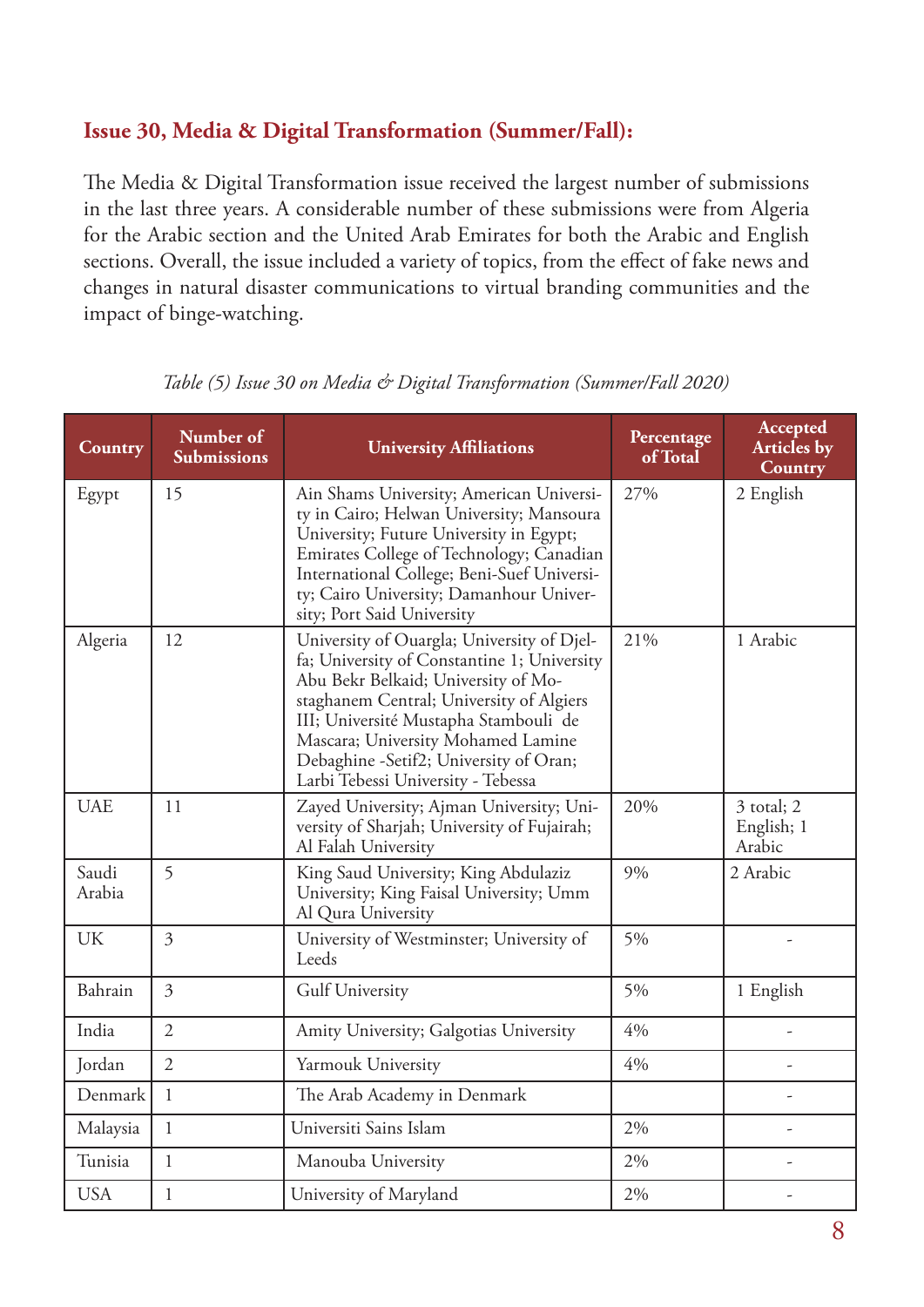## **Issue 31, Media & Health (Winter/Spring):**

The Media & Health issue received an overwhelming number of submissions on pandemic-related research from various countries. The published manuscripts collectively give a strong overview of how the pandemic has been dealt with in the Arab world, be it by governments, news outlets, or individuals spreading misinformation. This issue further delved into less explored topics in the region, such as disability representation in Kuwait and patient-doctor relationships in Iraq.

| Country         | Number of<br><b>Submissions</b> | <b>University Affiliations</b>                                                                                                                                                                                                                                                                                                       | Percentage of<br><b>Total</b> | Accepted<br><b>Articles</b> by<br>Country |
|-----------------|---------------------------------|--------------------------------------------------------------------------------------------------------------------------------------------------------------------------------------------------------------------------------------------------------------------------------------------------------------------------------------|-------------------------------|-------------------------------------------|
| Egypt           | 15                              | Canadian International College; Helwan Uni-<br>versity; Modern University of Technology and<br>Information; Cairo University; Misr Internation-<br>al University; Ahram Canadian University; Uni-<br>versity of Assiut; University in Mansoura; Ain<br>Shams University; University in Kharga Oasis;<br>University in Kafr el-Sheikh | 39%                           | 4 total; 1<br>English; 3 Arabic           |
| <b>UAE</b>      | 6                               | Al Ain University; Emirates College of Technol-<br>ogy; American University of Sharjah; Umm Al<br>Quwain University                                                                                                                                                                                                                  | 15%                           | 2 English                                 |
| Algeria         | 5                               | University of Mostaghanem Central; University<br>of Ouargla; University of Djelfa; Dr. Moulay<br>Tahar Université de Saida; University Abu Bekr<br>Belkaid                                                                                                                                                                           | 13%                           |                                           |
| Bahrain         | $\overline{c}$                  | Gulf University; Ahlia University                                                                                                                                                                                                                                                                                                    | 5%                            | 1 English                                 |
| France          | $\mathbf{1}$                    | Paris 12 Val de Marne University;                                                                                                                                                                                                                                                                                                    | 3%                            |                                           |
| Jordan          | $\mathbf{1}$                    | Yarmouk University                                                                                                                                                                                                                                                                                                                   | 3%                            |                                           |
| Kuwait          | 1                               | Gulf University for Science and Technology                                                                                                                                                                                                                                                                                           | 3%                            | 1 English                                 |
| Morocco         | $\mathbf{1}$                    | N/A                                                                                                                                                                                                                                                                                                                                  | 3%                            |                                           |
| Nigeria         | $\mathbf{1}$                    | University of Nigeria Nsukka                                                                                                                                                                                                                                                                                                         | 3%                            |                                           |
| Pakistan        | $\mathbf{1}$                    | Allama Iqbal Open University                                                                                                                                                                                                                                                                                                         | 3%                            |                                           |
| Qatar           | $\mathbf{1}$                    | <b>Qatar University</b>                                                                                                                                                                                                                                                                                                              | 3%                            | 1 Arabic                                  |
| Saudi<br>Arabia | $\,1$                           | Umm Al Qura University                                                                                                                                                                                                                                                                                                               | $3\%$                         |                                           |
| Turkey          | $\mathbf{1}$                    | Akdeniz University                                                                                                                                                                                                                                                                                                                   | 3%                            |                                           |
| UK              | $\mathbf{1}$                    | University of Manchester                                                                                                                                                                                                                                                                                                             | 3%                            | 1 English                                 |
| <b>USA</b>      | $\mathbf{1}$                    | Philadelphia University                                                                                                                                                                                                                                                                                                              | 3%                            |                                           |

*Table (6) Issue 31 on Media & Health (Winter/Spring 2021)*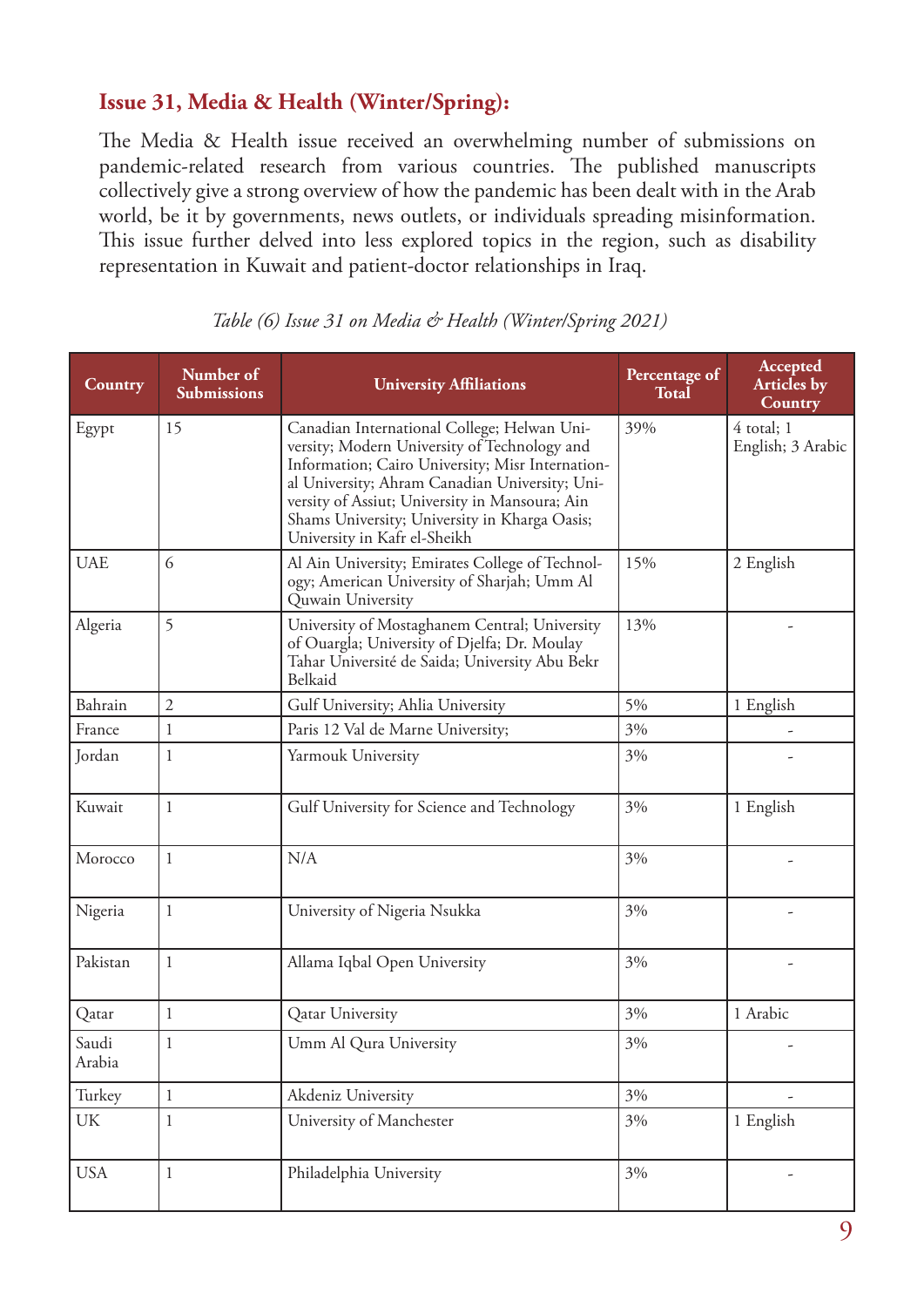## **Issue 32, Media & Peace (Summer/Fall):**

While this issue is yet to be published, we have received a large number of submissions from different countries. A prevailing topic has been that of the coverage of the Palestinian-Israeli conflict explored from diverse perspectives, some regional and some international. We have also received a significant number of manuscripts exploring media coverage of conflict-ridden states in the region. At the time of writing, select manuscripts are in the peer-review process.

| <b>Country</b>  | Number of<br>Submissions | <b>University Affiliations</b>                                                                                                                          | Percentage of<br><b>Total</b> |
|-----------------|--------------------------|---------------------------------------------------------------------------------------------------------------------------------------------------------|-------------------------------|
| Egypt           | 8                        | October 6 University; Cairo University; University in<br>Mansoura; Al-Azhar University; Sinai University; Port Said<br>University; University of Assiut | 22%                           |
| <b>UAE</b>      | 8                        | University of Emirates; Al Ain University; Ajman Uni-<br>versity; University of Sharjah; Zayed University; Umm Al<br>Quwain University                  | 22%                           |
| India           | $\mathfrak{Z}$           | Punjabi University Patiala; University of Delhi                                                                                                         | 8%                            |
| Jordan          | $\overline{3}$           | Yarmouk University; Middle East University; AlBalqa Ap-<br>plied University                                                                             | 8%                            |
| <b>USA</b>      | $\mathfrak{Z}$           | Northern Arizona University; Colorado College; Smith<br>College                                                                                         | 8%                            |
| Bahrain         | $\overline{2}$           | Gulf University; Ahlia University                                                                                                                       | 6%                            |
| Algeria         | 1                        | University of May 8, 1945 Guelma                                                                                                                        | 3%                            |
| Iran            | 1                        | Islamic Azad University; University of Tabriz;                                                                                                          | 3%                            |
| Kuwait          | $\mathbf{1}$             | College of Technological Studies - Public Authority for<br>Applied Education and Training                                                               | 3%                            |
| Lebanon         | 1                        | Lebanese American University;                                                                                                                           | 3%                            |
| Morocco         | 1                        | Chaib Doukkali University                                                                                                                               | 3%                            |
| Pakistan        | 1                        | Allama Iqbal Open University;                                                                                                                           | 3%                            |
| Portugal        | 1                        | University of Coimbra                                                                                                                                   | 3%                            |
| Saudi<br>Arabia | $\mathbf{1}$             | Jizan University                                                                                                                                        | 3%                            |
| Vietnam         | $\mathbf{1}$             | University of Economics Ho Chi Minh City; University of<br>Technology and Education, Ho Chi Minh City                                                   | 3%                            |

 $^{\ast}$  The above table does not include acceptance metrics as Issue 32 has still not been published.  $10$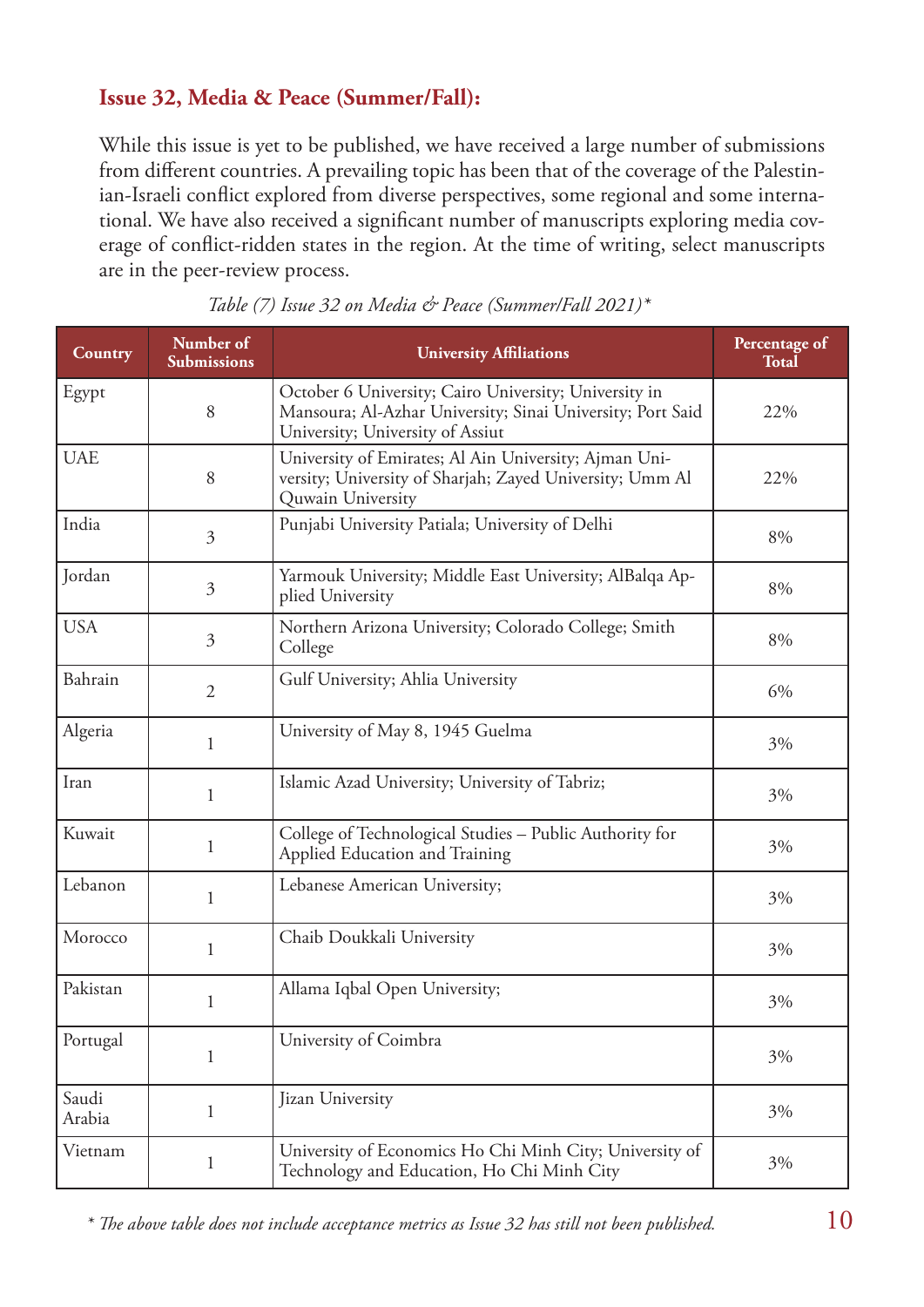## **Total Submissions by Country and Region 2019-2021 (Alphabetically):**

Table (8) shows the regional categorization of all article submissions to *Arab Media & Society* from 2019-2021:

| <b>Region</b>              | <b>No. of Submissions</b> |
|----------------------------|---------------------------|
| Middle East & North Africa | 177                       |
| Sub-Saharan Africa         | 2                         |
| Asia                       | 16                        |
| Europe                     | 11                        |
| North America              |                           |

*Figure (2) Number of Submissions by Region*

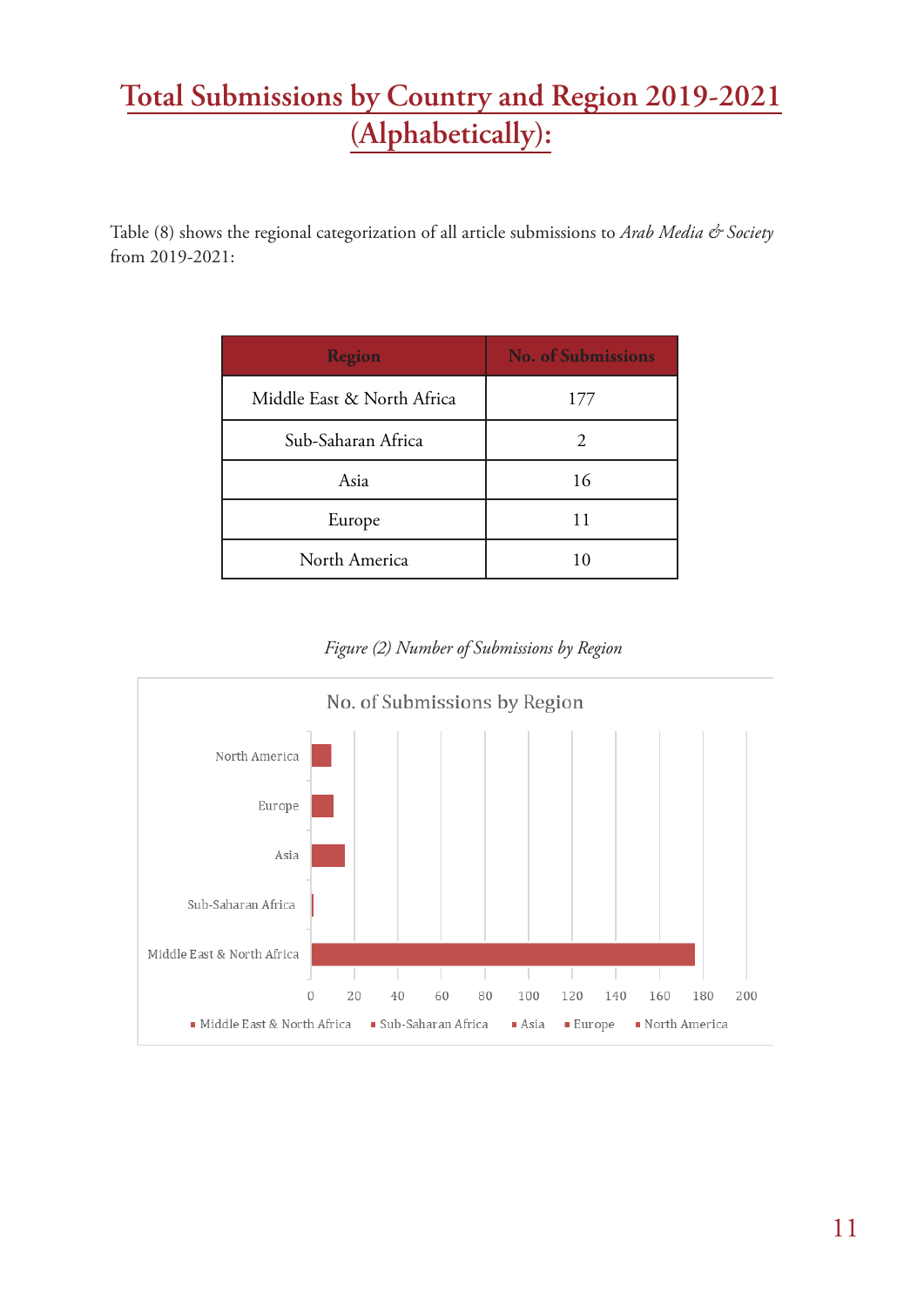The following (Table 9) is a presentation of the total number of submissions by country from 2019 to 2021

| Country    | No. of Submissions | Country        | No. of Submissions |
|------------|--------------------|----------------|--------------------|
| Algeria    | 21                 | Morocco        | 3                  |
| Australia  | 1                  | Denmark        | $\mathfrak{D}$     |
| Azerbaijan |                    | Nigeria        | $\overline{2}$     |
| Bahrain    | 7                  | Pakistan       | $\overline{2}$     |
| Canada     |                    | Palestine      | 3                  |
| France     |                    | Portugal       |                    |
| Egypt      | 82                 | Qatar          | $\overline{2}$     |
| Germany    | 1                  | Saudi Arabia   | 10                 |
| India      | 6                  | Spain          |                    |
| Iran       | 1                  | Tunisia        |                    |
| Iraq       |                    | Turkey         | 3                  |
| Jordan     | 12                 | <b>UAE</b>     | 28                 |
| Kuwait     | $\overline{2}$     | United Kingdom | 5                  |
| Lebanon    | 3                  | <b>USA</b>     | 9                  |
| Malaysia   |                    | Vietnam        |                    |



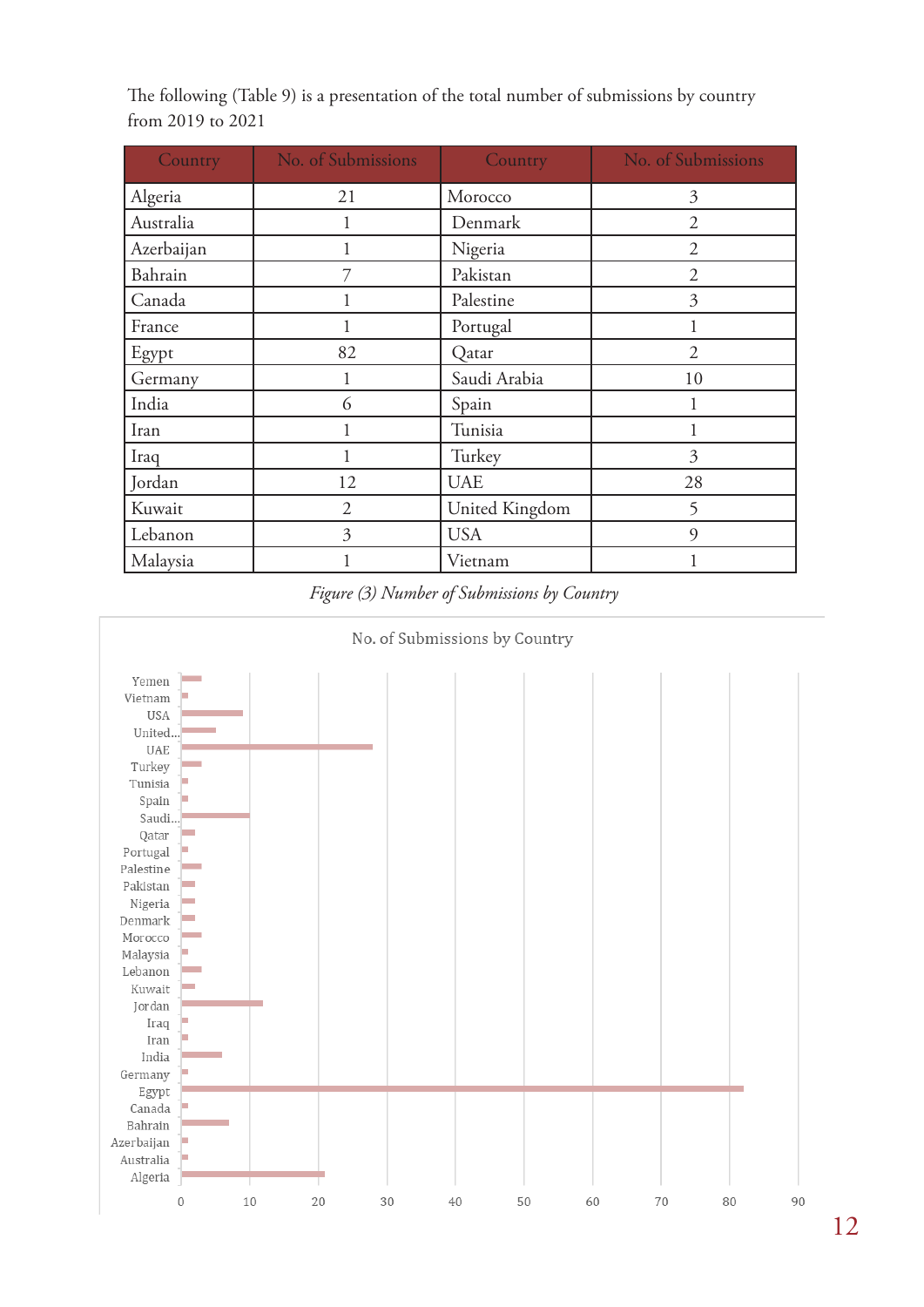## **Social Media and Communication**

*Arab Media & Society* is primarily active online and communicates its news and updates on various social media platforms as well as via email and our newsletter. Below are our social media metrics on each platform.

 Social Media Followers: Twitter: 1,136 Followers Facebook: 6,261 Likes; 6,400 Followers LinkedIn: 79 followers

*Arab Media & Society* typically sends out an average of one newsletter per month. Our newsletters feature AMS team highlights which include the most recent updates by our team and Board Members. It often includes an "Ask the Experts" section in which we interview experts in the field of Media Studies about timely issues. The newsletter also includes the latest information about our Issues as well as a news round-up with media-related news from the region.

| 1,568 Subscribers            | Emails per year:   |
|------------------------------|--------------------|
| 1,887 Contacts               | $-2019:12$         |
| Average number of clicks: 4% | 2020:6             |
| Average number of opens: 30% | 2021: 13 (to date) |

## GOOGLE SCHOLAR

Google Scholar has a record of *Arab Media & Society*'s citations and standing since the journal's inception as Transnational Broadcasting Studies in 1996. For a detailed description of articles and citation numbers you can visit our profile. Below are the journal's total number of citations and H-index since inception and since 2016.

Total citations to date: 4891 Citations since 2016: 1803 H-index overall: 33 H-index since 2016: 19

## GOOGLE ANALYTICS

*Arab Media & Society* is read internationally in a wide array of countries. We are most widely read in Egypt, France, and the United States, however we have significant traffic from other countries in the Arab region, Europe, and more recently, Asia—particularly China. Tables (10) and (11) and Figures (2) and (3) provide detailed information on our website traffic according to geography over the last two years.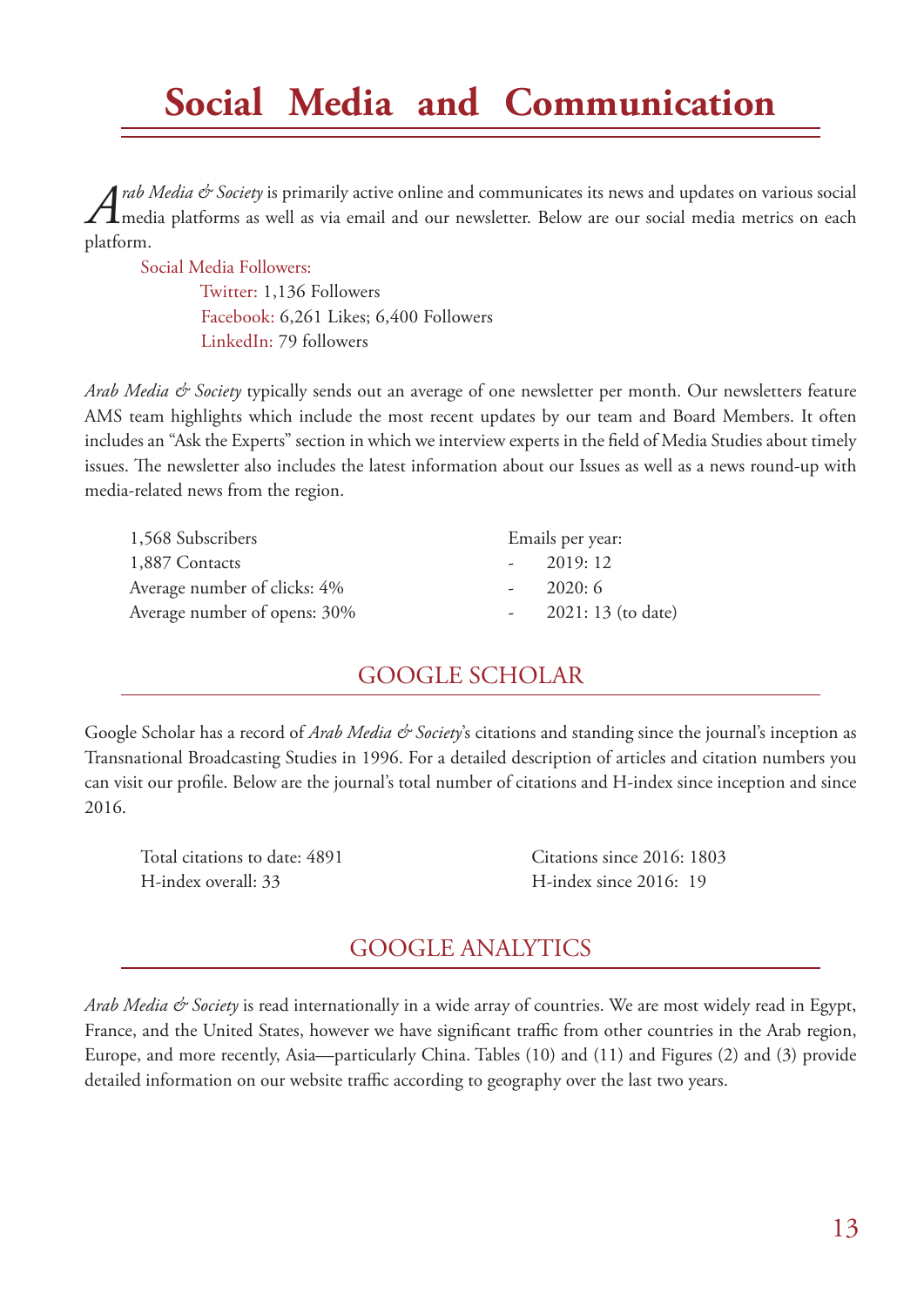|                         | Country      | <b>Page Visits</b> |           | Country   | <b>Page Visits</b> |
|-------------------------|--------------|--------------------|-----------|-----------|--------------------|
| $\mathbf{1}$            | Egypt        | 12 909             | 11        | Iraq      | 1 5 3 7            |
| $\overline{2}$          | France       | 10 299             | 12        | Canada    | 1 370              |
| $\overline{\mathbf{3}}$ | <b>USA</b>   | 9723               | 13        | Germany   | 1 2 9 2            |
| $\overline{\mathbf{4}}$ | Saudi Arabia | 4 3 5 7            | 14        | Jordan    | 1 2 3 2            |
| 5                       | Algeria      | 3741               | 15        | Pakistan  | 896                |
| 6                       | UK           | 3 1 3 0            | <b>16</b> | Turkey    | 895                |
| $\overline{7}$          | India        | 2 2 6 4            | 17        | Hong Kong | 876                |
| 8                       | <b>UAE</b>   | 2 2 6 2            | 18        | Australia | 858                |
| $\boldsymbol{9}$        | Morocco      | 1799               | 19        | Palestine | 815                |

*Table (10) Website Traffic by Country from Oct. 2019 – Oct.* 

*Figure (4) Page Visits by Country from October 2019 to October 2020*



*Table (11) Website Traffic by Country from Oct. 2020 – Oct. 2021*

|                | Country      | <b>Page Visits</b> |           | Country     | <b>Page Visits</b> |
|----------------|--------------|--------------------|-----------|-------------|--------------------|
| 1              | Egypt        | 10899              | 11        | Morocco     | 1 5 7 6            |
| $\overline{2}$ | France       | 10 301             | 12        | Germany     | 1510               |
| 3              | <b>USA</b>   | 9446               | 13        | Canada      | 1 5 0 2            |
| $\overline{4}$ | China        | 6 5 3 5            | 14        | Lebanon     | 1418               |
| 5              | Algeria      | 3751               | 15        | Iraq        | 1 2 9 2            |
| 6              | Saudi Arabia | 3 5 0 1            | <b>16</b> | Jordan      | 1 1 8 6            |
| $\overline{7}$ | <b>UK</b>    | 3 2 5 9            | 17        | Philippines | 1 1 1 7            |
| 8              | <b>UAE</b>   | 2 3 5 8            | 18        | Turkey      | 981                |
| 9              | India        | 2 2 1 0            | 19        | Netherlands | 854                |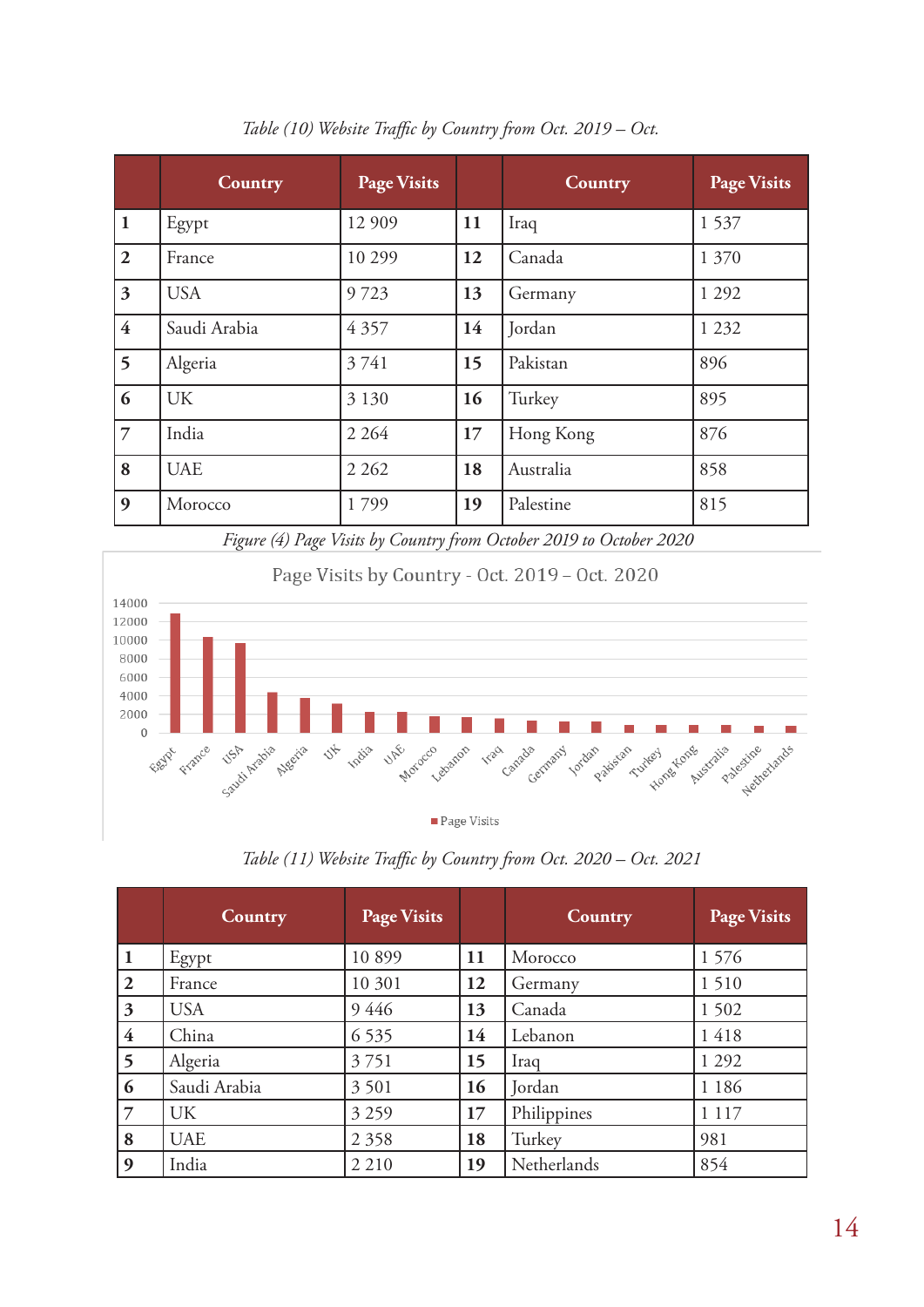

*Figure (5) Page Visits by Country from October 2020 to October 2021*

*Table (12) Most Viewed Articles from Oct. 2020 – Oct. 2021 (Published from 2019-*

|                | <b>Article Title</b>                                                                                                                                    | <b>Author</b>                     | <b>Issue</b>                                  | <b>Article Type</b>    | <b>Page Views</b> |
|----------------|---------------------------------------------------------------------------------------------------------------------------------------------------------|-----------------------------------|-----------------------------------------------|------------------------|-------------------|
| $\mathbf{1}$   | Daesh and the Power of Media and Jamileh Kadivar<br>Message                                                                                             |                                   | Issue 30, Summer/<br><b>Fall 2020</b>         | $R$ esearch<br>Article | 1736              |
| $\overline{2}$ | Undoing Stereotypical Representations in<br>Arab and Muslim Cinemas: Challenges,<br>Interruptions, and Possibilities                                    | Imed Ben Labidi                   | Issue 27, Winter/<br>Spring 2019              | Peer-Review            | 1 2 2 7           |
| $\mathfrak{Z}$ | COVID-19 Pandemic and the Diffusion<br>of Fake Ne4ws Through Social Media in<br>the Arab World                                                          | Hussein Khalifa<br>et al.         | Issue 30, Summer/<br><b>Fall 2020</b>         | Peer-Review            | 1 1 2 0           |
| $\overline{4}$ | Knowledge and Social Change: Impact<br>of 40 Years of Health and Population<br>Communication in Egypt                                                   | Farag Elkamel                     | Issue 28, Summer/<br><b>Fall 2019</b>         | Peer-Review            | 904               |
| $\overline{5}$ | and Digital Transformation<br>Media<br>(Arabic)                                                                                                         | Samy Elsherif                     | Issue 30, Summer/<br><b>Fall 2020</b>         | Column                 | 835               |
| 6              | Info-Deficiency in an Infodemic: The<br>Gender Digital Gap, Arab Women and<br>the COVID-19. Pandemic                                                    | Sahar<br>and<br>Eliza<br>Campbell | Khamis Issue 29, Winter<br>Spring 2020        | Research<br>Article    | 774               |
| $\overline{7}$ | "I'll See You on Zoom!" International<br>Perceptions<br>of<br>Online<br>Educators'<br>Teaching<br>Amid,<br>and<br>Beyond,<br>COVID-19                   | Adioty<br>and<br>Sahar<br>Khamis  | Saxena   Issue 30, Summer<br><b>Fall 2020</b> | Research<br>Article    | 711               |
| 8              | Communication<br>Risks<br>Crisis<br>and<br>Dealing<br>with<br>Strategies<br>in<br>the<br>COVID-19 Pandemic: An Analytic and<br>Critical View (Arabic)   | Amal<br>E1<br>Ghazawy             | Issue 29, Winter/<br>Spring 2020              | Research<br>Article    | 627               |
| 9              | Digitalism,<br>Capitalism,<br>and<br>Transformations<br>Contemporary<br>in<br>Academic Work: An Evaluative Study of<br>Risks and Opportunities (Arabic) | Alamira<br>Farag<br>Saleh         | Issue 29, Winter/<br>Spring 2020              | Peer-Review            | 616               |
| 10             | The Development of British Public   Ahmed Al-Rawi<br>Diplomacy in the Arab World                                                                        |                                   | Issue 29, Winter/<br>Spring 2020              | Peer-Review            | 597               |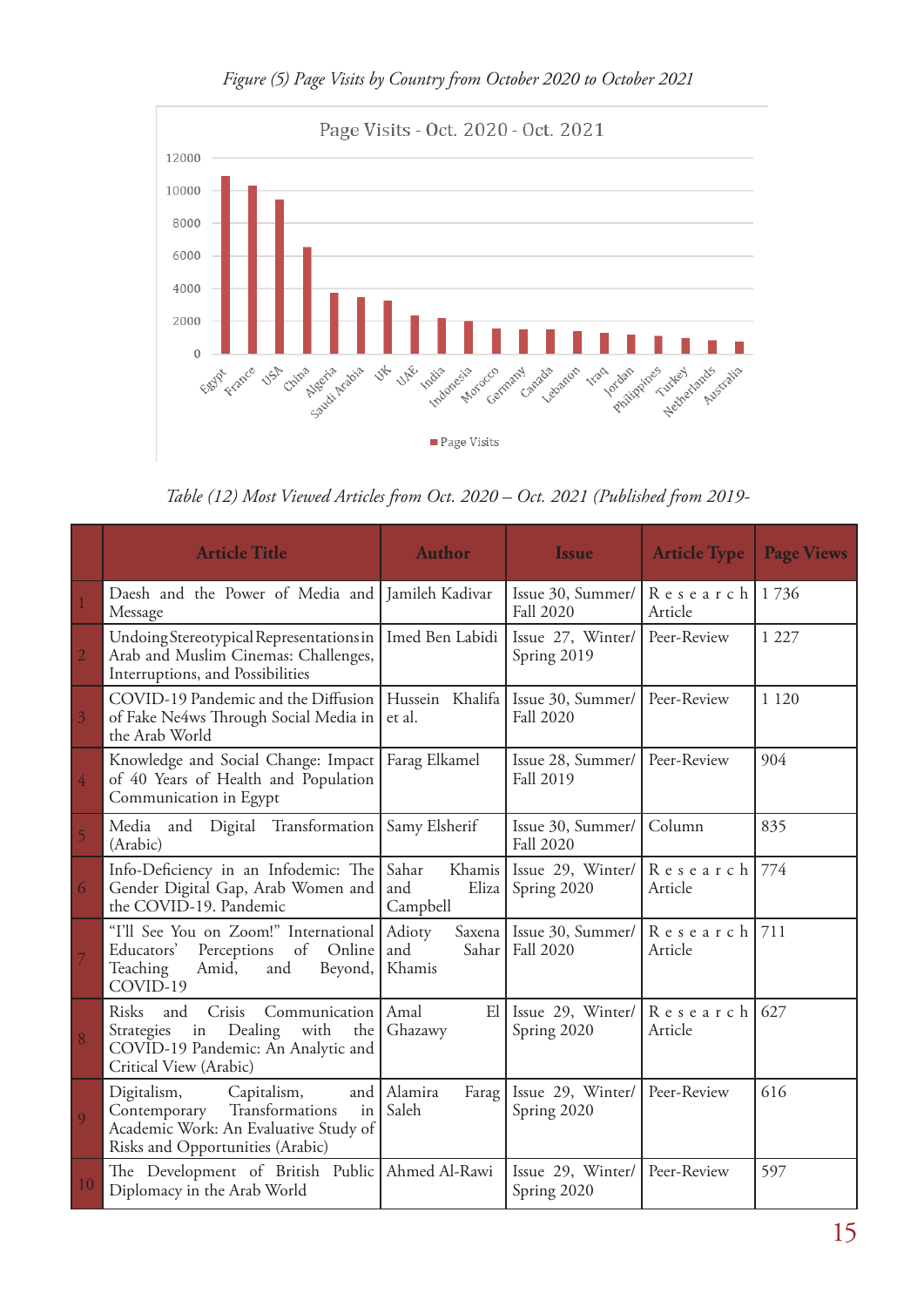*Arab Media & Society* was indexed by Scopus-Elsevier in 2019. Scopus is a scholarly database<br>that links scholarly research from a wide range of disciplines. AMS is ranked on Scopus under three different disciplines: Literature & Literary Theory, Cultural Studies, and Communications. The following presents AMS's ranking details on Scopus throughout the last three years.

| Year             | <b>Documents</b><br>Published | Document Citations over the years (2017-<br>2021) |
|------------------|-------------------------------|---------------------------------------------------|
| $2021$ (to date) |                               | N/A                                               |
| 2020             | 20                            |                                                   |
| 2019             | 4                             |                                                   |
| 2018             |                               |                                                   |

### *Table (13) Documents published and registered on Scopus by year:*

## Scopus CiteScore Ranking by Year and Category:

A Scopus CiteScore is a calculation of the number of citations the journal receives each year divided by the number of documents indexed in the database that year.

The metrics also include a journal ranking based on its placement compared to other sources in the same category. The percentile presents the relative standing of the journal in the given discipline. Each discipline is "divided into 100 equal-sized percentiles based on the number of sources, and a source is assigned to a percentile based on its CiteScore."

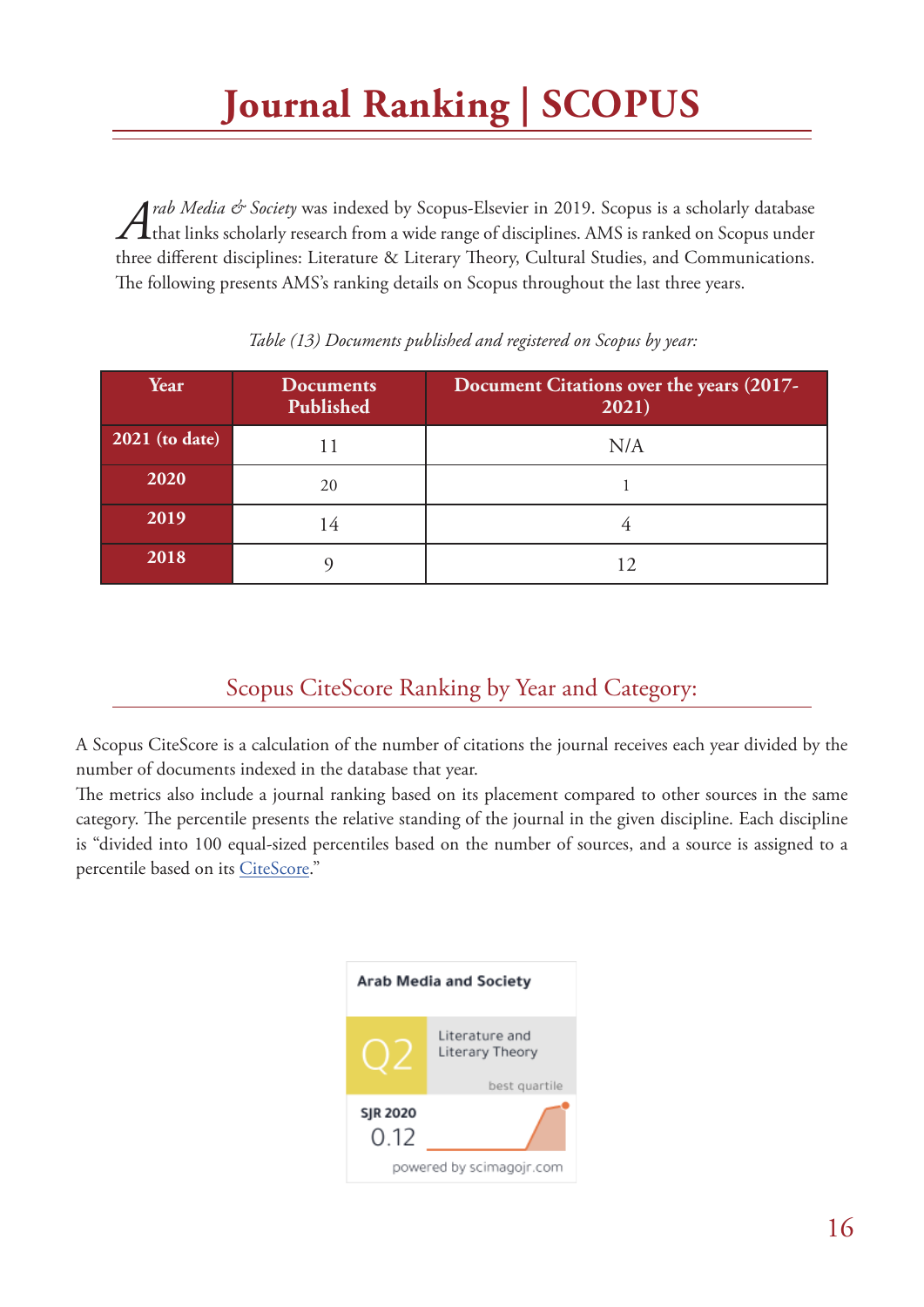### CiteScoreTracker 2021

CiteScore:

 0.2 : 11 citations to date out of 50 Documents to date Source Normalized Impact per Paper: 0.089

The following are the results of AMS's ranking by discipline for 2019 and 2020:

*Literature and Literary Theory:*

| <b>Car</b> | $\sqrt{2nV}$ | CiteScore | Percentile      |
|------------|--------------|-----------|-----------------|
| 2019       | #727/823     |           | 5th percentile  |
|            | #425/845     |           | 49th percentile |

*Source: Scopus*



## *Cultural Studies*

| Year | Rank             | CiteScore | Percentile      |
|------|------------------|-----------|-----------------|
|      | $2019$ #927/1002 | 0.0       | 3rd percentile  |
| 2020 | $\#753/1037$     | 02        | 27th percentile |

*Source: Scopus*

## *Communications:*

| Year | Rank     | CiteScore | Percentile      |
|------|----------|-----------|-----------------|
| 2019 | #362/387 | (0, 0)    | 3rd percentile  |
| 2020 | #345/426 | 0.2       | 16th percentile |

*Source: Scopus*

#### CiteScore trend



#### CiteScore trend